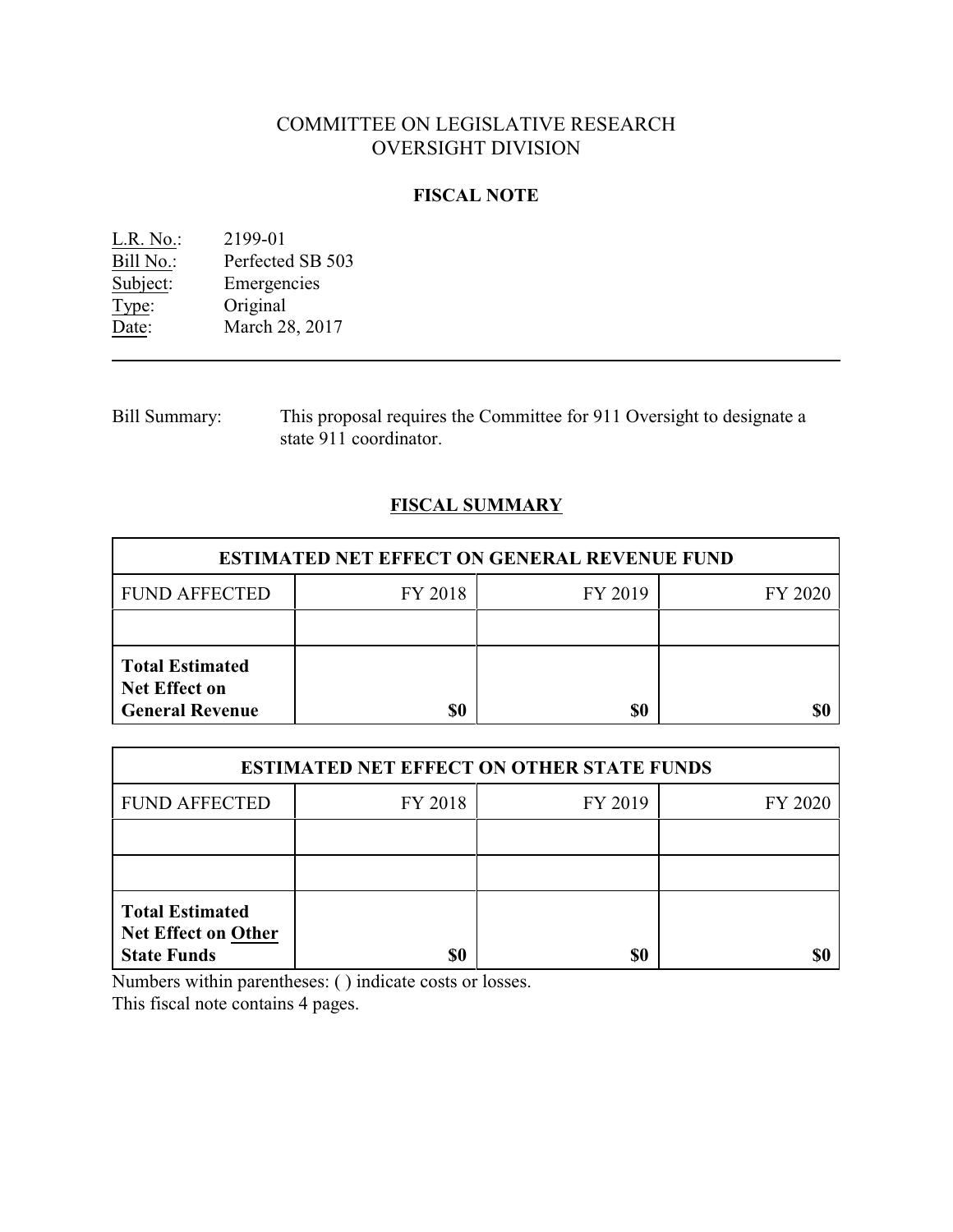L.R. No. 2199-01 Bill No. Perfected SB 503 Page 2 of 4 March 28, 2017

| <b>ESTIMATED NET EFFECT ON FEDERAL FUNDS</b>                        |         |         |         |  |
|---------------------------------------------------------------------|---------|---------|---------|--|
| <b>FUND AFFECTED</b>                                                | FY 2018 | FY 2019 | FY 2020 |  |
|                                                                     |         |         |         |  |
|                                                                     |         |         |         |  |
| <b>Total Estimated</b><br>Net Effect on All<br><b>Federal Funds</b> | \$0     | \$0     | SI)     |  |

| <b>ESTIMATED NET EFFECT ON FULL TIME EQUIVALENT (FTE)</b>    |         |         |         |  |
|--------------------------------------------------------------|---------|---------|---------|--|
| <b>FUND AFFECTED</b>                                         | FY 2018 | FY 2019 | FY 2020 |  |
|                                                              |         |         |         |  |
|                                                              |         |         |         |  |
| <b>Total Estimated</b><br><b>Net Effect on</b><br><b>FTE</b> |         |         |         |  |

 $\Box$  Estimated Net Effect (expenditures or reduced revenues) expected to exceed \$100,000 in any of the three fiscal years after implementation of the act.

| <b>ESTIMATED NET EFFECT ON LOCAL FUNDS</b> |         |         |         |  |
|--------------------------------------------|---------|---------|---------|--|
| <b>FUND AFFECTED</b>                       | FY 2018 | FY 2019 | FY 2020 |  |
| Local Government                           | \$0     | \$0     | \$0     |  |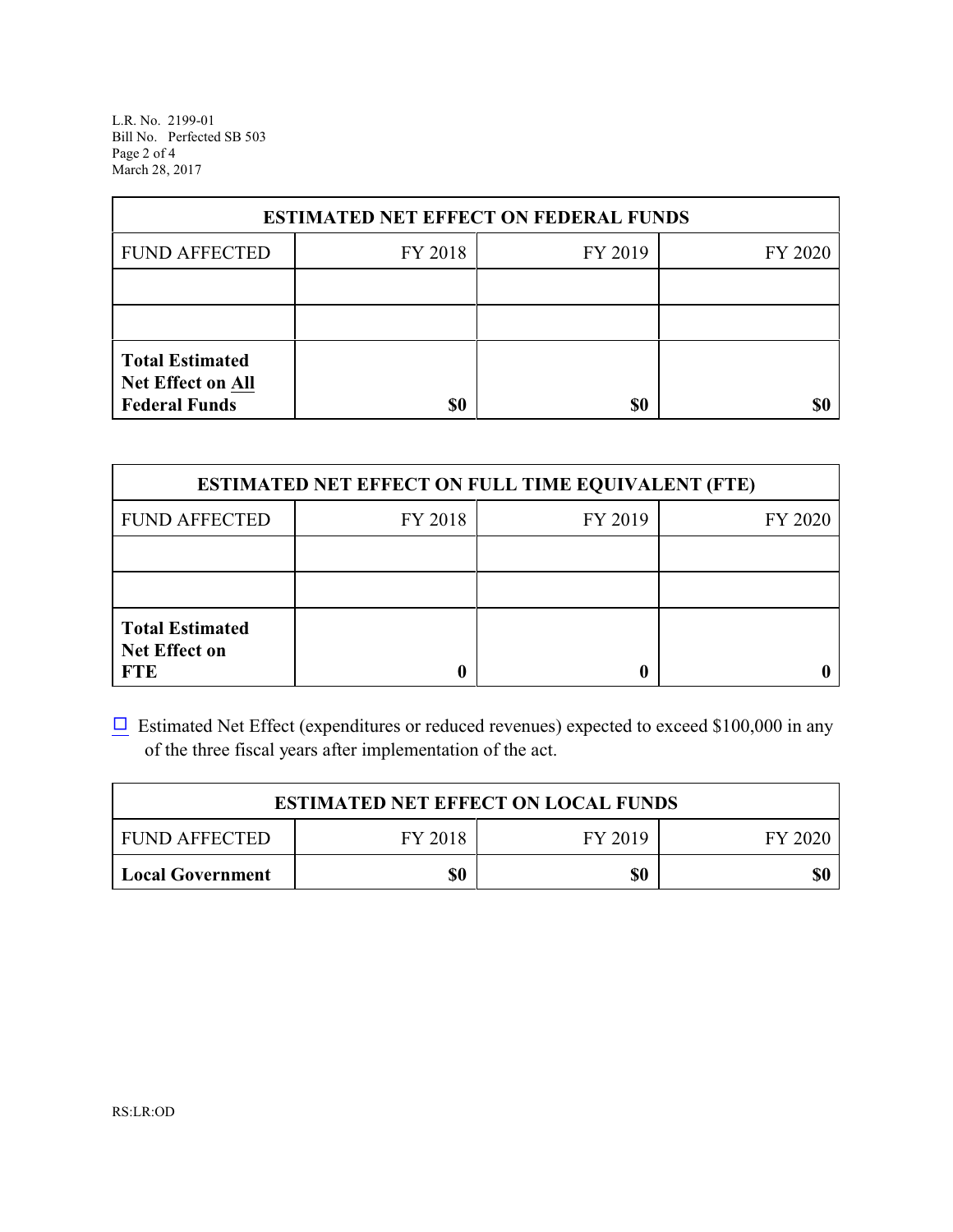L.R. No. 2199-01 Bill No. Perfected SB 503 Page 3 of 4 March 28, 2017

#### **FISCAL ANALYSIS**

#### **ASSUMPTION**

Officials from the **Department of Public Safety - Office of the Director** assume the proposal would not fiscally impact their agency.

| FISCAL IMPACT - State Government | FY 2018                       | FY 2019    | FY 2020                       |
|----------------------------------|-------------------------------|------------|-------------------------------|
|                                  | $\underline{\underline{\$0}}$ | <u>\$0</u> | $\underline{\underline{\$0}}$ |
|                                  |                               |            |                               |
| FISCAL IMPACT - Local Government | FY 2018                       | FY 2019    | FY 2020                       |
|                                  | <u>\$0</u>                    | <u>\$0</u> | <u>\$0</u>                    |

### FISCAL IMPACT - Small Business

No direct fiscal impact to small businesses would be expected as a result of this proposal.

## FISCAL DESCRIPTION

The proposed legislation appears to have no direct fiscal impact.

This proposal contains an emergency clause.

This legislation is not federally mandated, would not duplicate any other program and would not require additional capital improvements or rental space.